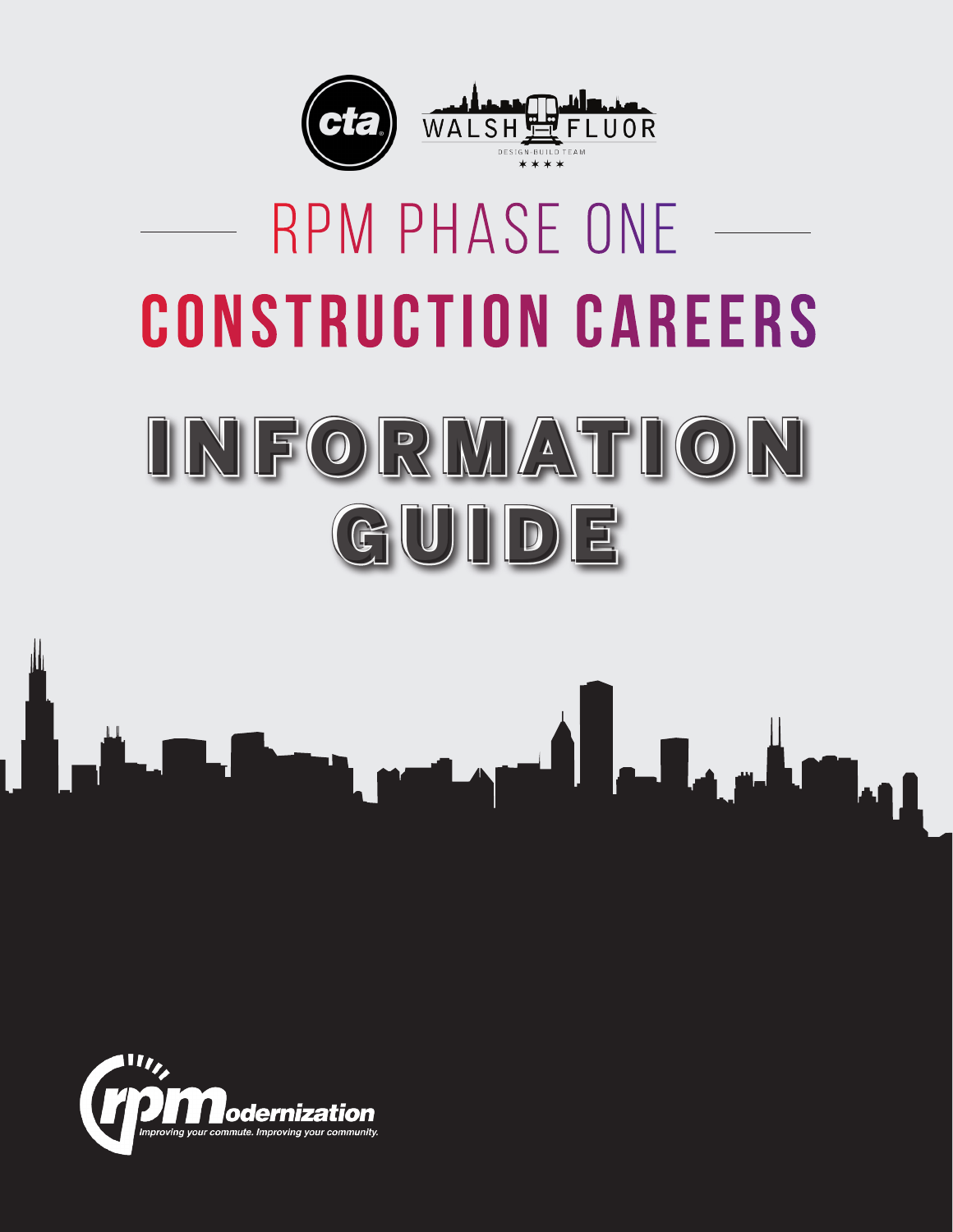# Construction Trades Information

To be eligible to work in the trades, all unions require a high school diploma or GED, a valid drivers license, and drug test. Some unions also require an entrance exam for entry. Additional requirements for specific trades are highlighted below.

|                                              | <b>CARPENTERS</b>                                                                                                                                                    | <b>CEMENT MASON</b>                                                                                                                                                                                          | <b>ELECTRICIANS</b>                                                                                                    | <b>LABORERS</b>                                                                                                                                                                | <b>IRON</b><br><b>WORKERS</b>                                                                                                               |
|----------------------------------------------|----------------------------------------------------------------------------------------------------------------------------------------------------------------------|--------------------------------------------------------------------------------------------------------------------------------------------------------------------------------------------------------------|------------------------------------------------------------------------------------------------------------------------|--------------------------------------------------------------------------------------------------------------------------------------------------------------------------------|---------------------------------------------------------------------------------------------------------------------------------------------|
| <b>APPRENTICESHIP</b><br><b>TYPE</b>         | Contractor<br>sponsored                                                                                                                                              | Contractor<br>sponsored                                                                                                                                                                                      | Not contractor<br>sponsored                                                                                            | Contractor<br>sponsored                                                                                                                                                        | Not contractor<br>sponsored                                                                                                                 |
| <b>LENGTH OF</b><br><b>APPRENTICESHIP</b>    | 4 years                                                                                                                                                              | 3 years                                                                                                                                                                                                      | 5 years                                                                                                                | 2 years                                                                                                                                                                        | 3 years                                                                                                                                     |
| <b>INTAKE OPENINGS</b>                       | Annually                                                                                                                                                             | Open<br>enrollment                                                                                                                                                                                           | Every Wednesday<br>9am-11pm                                                                                            | Open<br>enrollment                                                                                                                                                             | Sept. 11<br>Oct. 9<br>Nov. 13<br>Dec. 11                                                                                                    |
| <b>PRE-APPRENTICESHIP</b><br><b>TRAINING</b> | Based on contractor<br>need. See contractor N/A<br>for interest.                                                                                                     |                                                                                                                                                                                                              | Based on contractor<br>need. See contractor N/A<br>for interest.                                                       |                                                                                                                                                                                | N/A                                                                                                                                         |
| <b>AGE REQUIREMENT</b>                       | 17 years                                                                                                                                                             | 17 years                                                                                                                                                                                                     | 17 years                                                                                                               | 18 years                                                                                                                                                                       | 18 years                                                                                                                                    |
| <b>APPLICATION FEE</b>                       | \$25                                                                                                                                                                 | \$25                                                                                                                                                                                                         | \$25                                                                                                                   | Contractor pays<br>ALL fees                                                                                                                                                    | \$25                                                                                                                                        |
| <b>DOCUMENTS NEEDED</b>                      | » Drivers license<br>or State ID<br>» Officially sealed<br>high school<br>transcripts,<br>GED certificate,<br>or high school<br>diploma<br>» Social security<br>card | » High school<br>diploma or GED<br>completion<br>certificate<br>» Drivers license or<br>photo ID<br>» Social security<br>card and/or proof<br>you may legally<br>work in the U.S.<br>» Proof of<br>residency | » Birth<br>certificate or<br>passport<br>» Drivers license<br>» Social security<br>card<br>» High school<br>transcript | » Birth<br>certificate<br>» Valid drivers<br>license<br>» Social security<br>card<br>» High school<br>diploma, GED,<br>or up to 10th<br>grade of high<br>school<br>transcripts | » Birth<br>certificate<br>or passport<br>» Social<br>security<br>card<br>$\gg$ DD-24<br>(if veteran)<br>» Drivers<br>license<br>or State ID |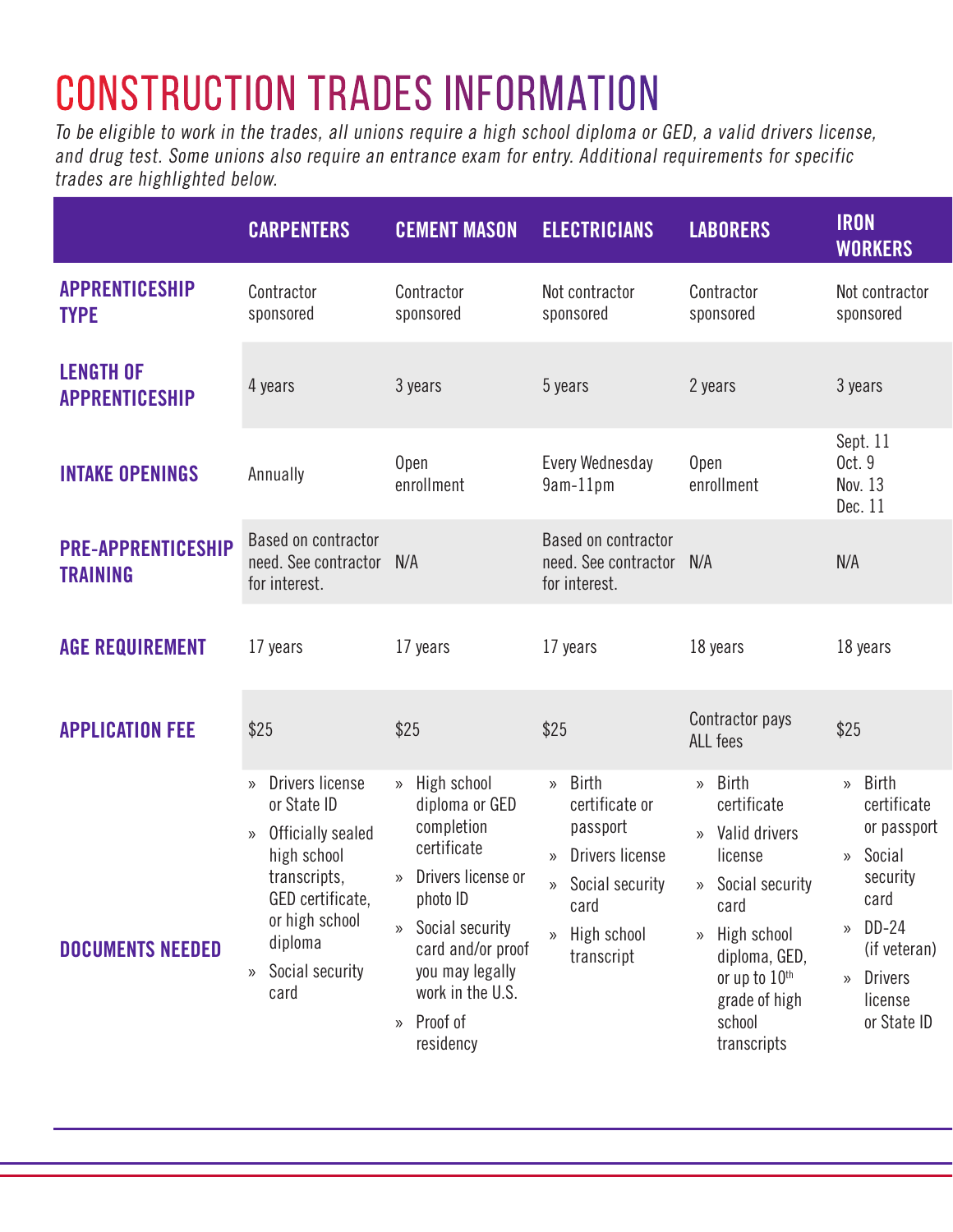|               | <b>OPERATING</b><br><b>PAINTERS</b><br><b>ENGINEERS</b>                                                                                                                                           | <b>ESCALATORS</b>                                                                       | <b>ELEVATORS</b>                                                         | <b>TEAMSTERS</b>                                                                                                                                                                                                           | <b>PLUMBERS</b>                                                                                                                                                               |
|---------------|---------------------------------------------------------------------------------------------------------------------------------------------------------------------------------------------------|-----------------------------------------------------------------------------------------|--------------------------------------------------------------------------|----------------------------------------------------------------------------------------------------------------------------------------------------------------------------------------------------------------------------|-------------------------------------------------------------------------------------------------------------------------------------------------------------------------------|
| sponsored     | Not contractor<br>Contractor<br>sponsored                                                                                                                                                         | Not contractor<br>sponsored                                                             | Not contractor<br>sponsored                                              | Not contractor<br>sponsored                                                                                                                                                                                                | Not contractor<br>sponsored                                                                                                                                                   |
| 5 years       | 4 years                                                                                                                                                                                           | 5 years                                                                                 | 5 years                                                                  | 4 years                                                                                                                                                                                                                    | 5 years                                                                                                                                                                       |
| Nov. 19       | Open<br>enrollment                                                                                                                                                                                | As-needed basis                                                                         | As-needed basis                                                          | Every 2 years                                                                                                                                                                                                              | 1 <sup>st</sup> Wednesday of<br>every month                                                                                                                                   |
| for interest. | Based on contractor<br>need. See contractor N/A                                                                                                                                                   | N/A                                                                                     | N/A                                                                      | N/A                                                                                                                                                                                                                        | N/A                                                                                                                                                                           |
| 18 years      | 18 years                                                                                                                                                                                          | 18 years                                                                                | 18 years                                                                 | 18 years                                                                                                                                                                                                                   | 18 Years of Age                                                                                                                                                               |
| \$25          | \$25                                                                                                                                                                                              | \$25                                                                                    | \$25                                                                     | \$25                                                                                                                                                                                                                       | \$20                                                                                                                                                                          |
|               | » High school<br>» High school<br>diploma or GED<br>diploma or GED<br>» Drivers license<br>Social security<br>$\mathcal{Y}$<br>card<br>» Drivers license<br>or State ID<br>» Birth<br>certificate | » High school<br>diploma or GED<br>Birth<br>$\mathcal{Y}$<br>certificate or<br>passport | » High school<br>diploma or GED<br>» Birth<br>certificate or<br>passport | » High school<br>diploma or GED<br>» Birth<br>certificate<br>» IL Class "D"<br>drivers license<br>» IL State Motor<br>Vehicle Report<br>(not older than<br>30 days of<br>application<br>date)<br>» Social security<br>card | » High school<br>diploma or GED<br>» A high school<br>senior may ap-<br>ply with a letter<br>from school<br>» Drivers license<br>» 3 years work<br>history<br>(if applicable) |

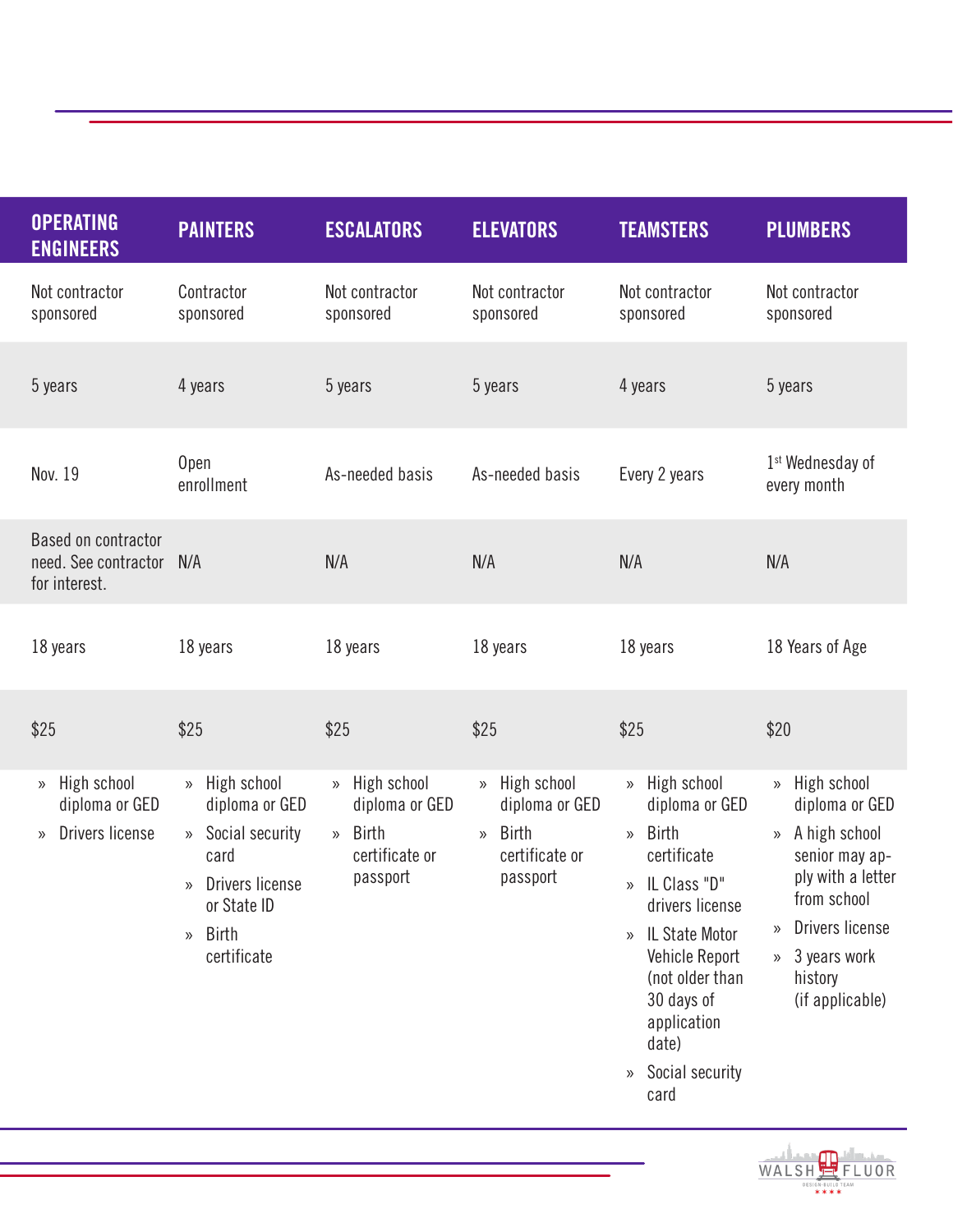## FAQs

### **WHAT IS AN APPRENTICESHIP?**

An apprenticeship is a paid period of training that allows you to learn a particular skill or set of skills. Apprenticeships range from two to five years in duration and are required by all trades.

A contractor-sponsored apprenticeship means a general contractor is providing the training and opportunity for the hands-on learning needed for a specific amount of time in order to complete the apprenticeship.

**WHAT IS A CONTRACTOR-SPONSORED APPRENTICESHIP?**

### **WHAT IS REQUIRED TO WORK IN THE CONSTRUCTION TRADES?**

To be eligible to work in the trades, all unions require a high school diploma or GED, a valid drivers license, and you must pass a drug test. Additional requirements are listed on the following page.

Most trade unions and general contractors are open to hiring ex-offenders. There are also Second Chance Programs available that will help guide you through the hiring process.

### **I HAVE A CRIMINAL RECORD. CAN I STILL BE HIRED?**

**I DON'T HAVE ANY POST-HIGH SCHOOL EDUCATION. CAN I STILL GET HIRED?**

Yes, all trade unions require a high school diploma or GED completion certificate. Posthigh school education is not required to work in the trades.

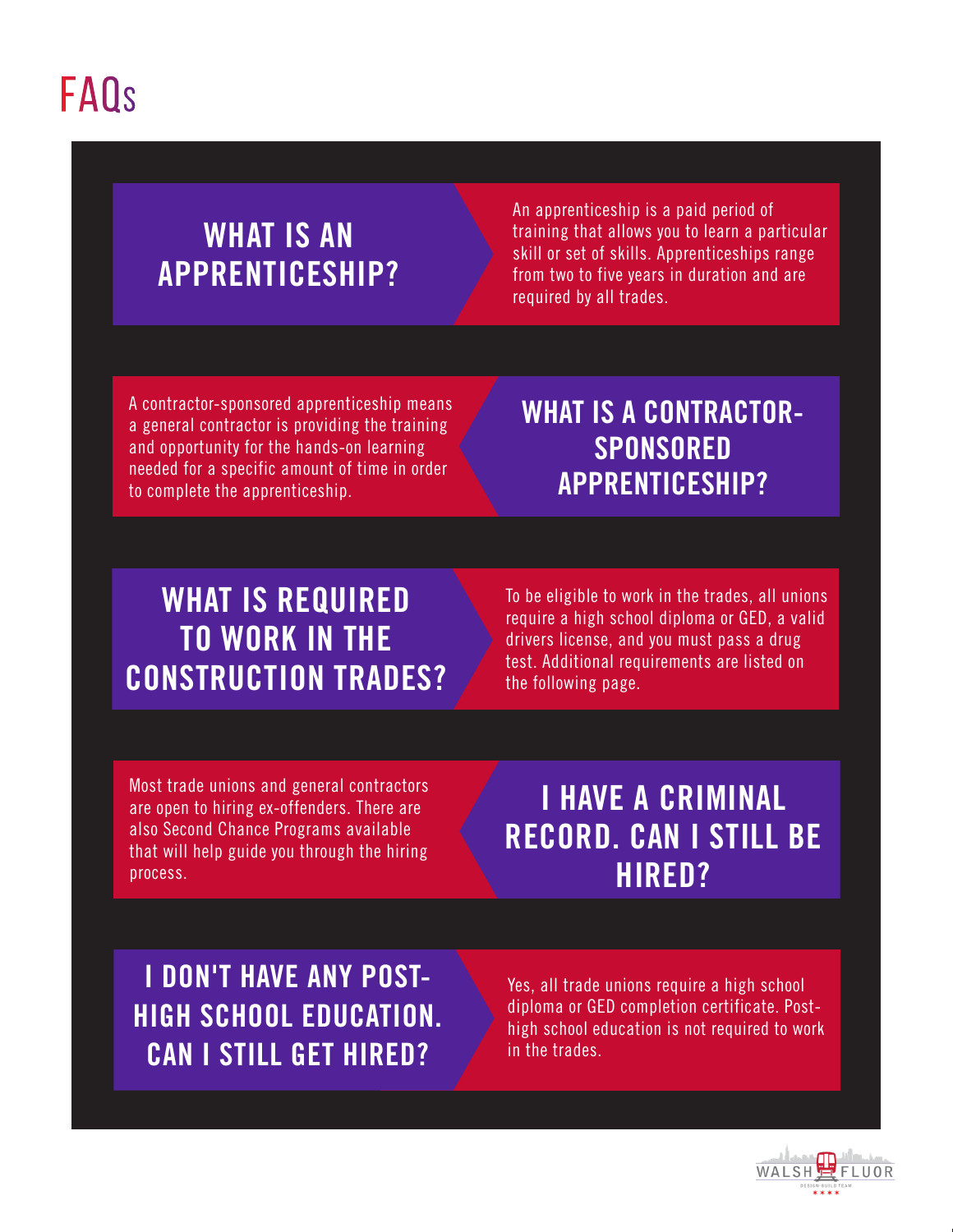## Construction Trades Contact Information

#### CHICAGO REGIONAL COUNCIL OF **CARPENTERS**

Maria Tybor mtybor@chicap.org 312.787.3076 www.carpentersunion.org

#### CEMENT MASONS LOCAL 502

Antonio Acevedo AAcevedo502@yahoo.com 708.544.9100 www.cmlocal502.com

#### IBEW LOCAL 134

Maurice King mking@in-techonline.org 708.389.1340 www.lu134.org

#### IRONWORKERS LOCAL 1

Kenneth Davis irondogg79@yahoo.com 312.480.1103 www.iwlocal1.com

#### LABORERS LOCAL 76

Steve Kastivales stevelocal76@yahoo.com 773.427.0076 www.liuna.org

#### SAFER FOUNDATION

312.922.2200 https://saferfoundation.org

#### OPERATING ENGINEERS LOCAL 150

Daphne Jackson djackson@asiplocal150.org 815.722.3201 http://local150.org

#### PAINTERS DISTRICT COUNCIL 14

Hector Hernandez hecktorhernandez@dc14apprenticeship. org 312.421.0046 https://pdc14.com

#### PLUMBERS LOCAL 130

John Hosty jhosty@ualocal130.org 312.421.1010 www.plumberslu130ua.org

#### **CISCO**

Johnetta Ryan Johnetta@cisco.org 630.472.9411 www.cisco.org/apprenticeship1/#aad

#### CHICAGO WOMEN IN TRADE

Linda Hannah LHannah@CWIT2.ORG 312.924.1444 https://cwit.org

#### DAWSON TECHNICAL INSTITUTE

Lisa Cockerham lcockerham2@ccc.edu 773.487.3692 www.ccc.edu/colleges/ kennedy/departments/Pages/Dawson-Technical-Institute.aspx

#### NORTHSIDE AMERICAN JOB CENTER

Enisa Jakopovic Enisa.Jakupovic@rescare.com 773.334.4747 www.workforceboard.org/job-seekers/ american-job-centers

#### WESTSIDE AMERICAN JOB CENTER

Nicole Morrison nmorrison@kra.com 773.772.3968 www.workforceboard.org/job-seekers/ american-job-centers

#### MID-SOUTH AMERICAN JOB CENTER

Charles Townsend charles.townsend@eesforjobs.com 773-538-5672 www.workforceboard.org/job-seekers/ american-job-centers